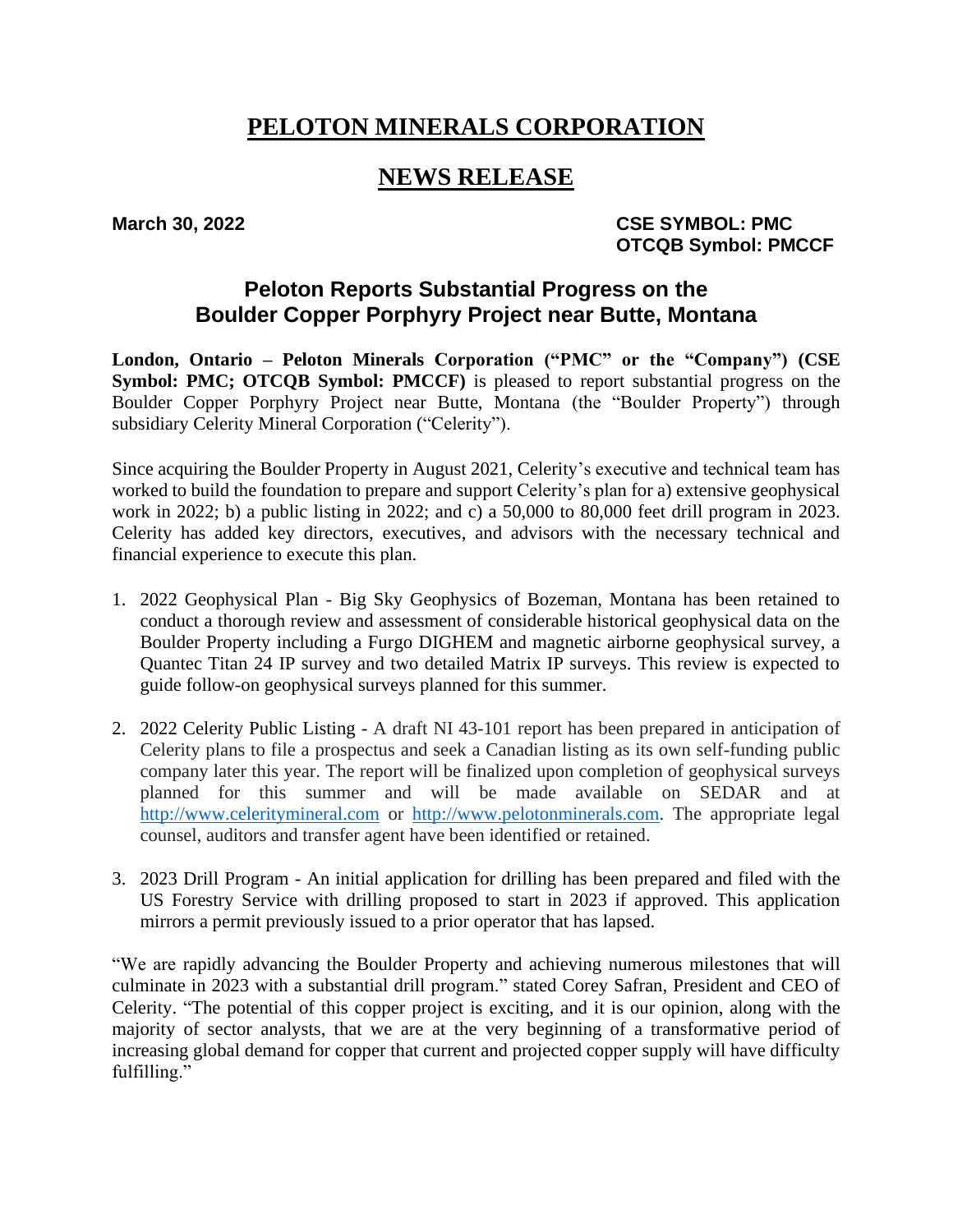The Celerity website and presentation deck is now available at [http://www.celeritymineral.com.](http://www.celeritymineral.com/)

The Boulder Property is located approximately 16 miles (26 km) north-northeast of Butte, Montana, home of the historic Butte mining district. The Boulder Property is also approximately 20 miles (32 km) south-southwest of the Montana Tunnels, another large-scale former base and precious metal producer. The Boulder Property is known to contain a large copper-molybdenum porphyry system within the Boulder Batholith and coeval Elkhorn Mountains Volcanics. The Butte, the Boulder Property and Montana Tunnels are all situated within a major magnetic low that occurs in the Boulder Batholith and along the axis of the Great Falls Tectonic Zone. Each property is further characterized by a more distinct magnetic low immediately to the SW of each. Refer to map attached.